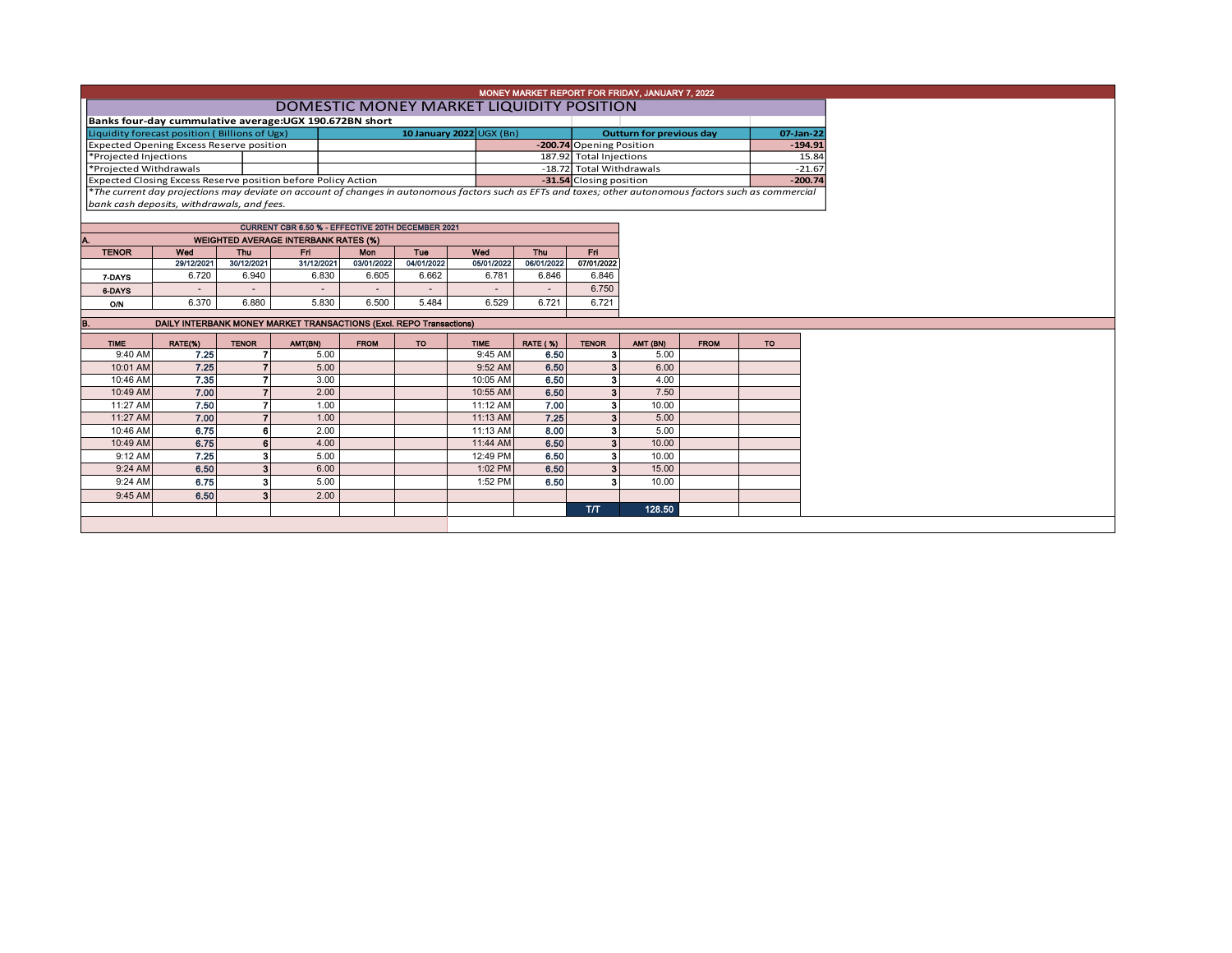` DATE THUR THUR THUR THUR THUR THUR THUR THUR THUR THUR THUR TOTAL 13-Jan-22 20-Jan-22 27-Jan-22 03-Feb-22 10-Feb-22 24-Feb-22 03-Mar-22 10-Mar-22 31-Mar-22 04-Aug-22 18-Aug-22 CBR AND THE 7- DAY WAR INTERBANK RATES D. MONETARY POLICY OPERATIONS MATURITIES PROFILE: (13-JAN- 2022 TO 18-AUG- 2022)<br>DATE THUR THUR THUR THUR THUR 13-JAN- 2001<br>19-BA-221 2001-0221 27-JAN-221 03-BA-221 10-BA-221 4.000 4.500 5.000 5.500 6.000 6.500 7.000 7.500 8.000 8.500 9.000 9.500 **23/12/2021 24/12/2021 27/12/2021 28/12/2021 29/12/2021 30/12/2021 31/12/2021 03/01/2022 04/01/2022 05/01/2022 06/01/2022 07/01/2022** • Overnight WAR -7-day WAR - CBR rate - Upper bound - Lower bound

|                        | .      | _______ | ____________ | -------- | .     | ------- | ---------- | .    | ---------- | --------- | .     |        |
|------------------------|--------|---------|--------------|----------|-------|---------|------------|------|------------|-----------|-------|--------|
| <b>REPO</b>            | 374.47 |         |              |          |       |         |            |      |            |           |       | 374.47 |
| <b>REV REPO</b>        |        |         |              |          |       |         |            |      |            |           |       |        |
| <b>BOU BILL/DEPO A</b> | 45.33  | 17.00   | 103.50       | 29.20    | 20.00 | 10.00   | 2.30       | 5.60 | 5.09       | 33.00     | 26.60 | 297.61 |
| <b>TOTALS</b>          | 119.79 | 17.00   | 103.50       | 29.20    | 20.00 | 10.00   | 2.30       | 5.60 | 5.09       | 33.00     | 26.60 | 672.08 |

Total O/S Deposit Auction & BOU Bill balances held by BOU up to 18 AUGUST 2022: UGX 298 BN

| Total O/S Repo, Reverse Repo, BOU Bill balances held by BOU: UGX 672 BN               |                                         |                |                  |                   |                                        |               |            |              |              |  |  |  |  |
|---------------------------------------------------------------------------------------|-----------------------------------------|----------------|------------------|-------------------|----------------------------------------|---------------|------------|--------------|--------------|--|--|--|--|
| Eii)<br><b>MONETARY POLICY MARKET OPERATIONS</b><br>(EI) STOCK OF TREASURY SECURITIES |                                         |                |                  |                   |                                        |               |            |              |              |  |  |  |  |
|                                                                                       | LAST TBIILS ISSUE DATE: 06-JANUARY-2022 |                |                  |                   | (VERTICAL REPOS, REV-REPOS & BOU BILL) |               |            |              |              |  |  |  |  |
| On-the-run O/S T-BILL STOCKs (Bns-UGX)                                                |                                         |                | 7.054.97         | 10/01/2022<br>OMO | <b>ISSUE DATE</b>                      | <b>AMOUNT</b> | <b>WAR</b> | <b>RANGE</b> | <b>TENOR</b> |  |  |  |  |
| On-the-run O/S T-BONDSTOCKs(Bns-UGX)                                                  |                                         |                | 22,077.48        | 10/01/2022 REPO   | 06-Dec                                 | 416.50        | 6.500      |              |              |  |  |  |  |
| <b>TOTAL TBILL &amp; TBOND STOCK- UGX</b>                                             |                                         |                | 29,132.45        | <b>BOU BILL</b>   | 09-Decl                                | 40.05         | 7.012      |              | 28           |  |  |  |  |
| O/S=Outstanding                                                                       |                                         |                |                  | <b>BOU BILL</b>   | $09$ -Dec                              | 19.20         | 7.149      |              | 56           |  |  |  |  |
| <b>MATURITY</b>                                                                       | <b>TOTAL STOCK</b>                      | <b>YTM (%)</b> | <b>CHANGE IN</b> | <b>BOU BILL</b>   | 09-Dec                                 | 26.60         | 9.701      |              | 252          |  |  |  |  |
|                                                                                       | (BN UGX)                                | AT CUT OFF*    | YTM (+/-)        | <b>REPO</b>       | 09-Dec                                 | 953.00        | 6.500      |              |              |  |  |  |  |
| 91                                                                                    | 112.21                                  | 6.501          | 0.000            | <b>REPO</b>       | 10-Dec                                 | 112.00        | 6.500      |              | 6            |  |  |  |  |
| 182                                                                                   | 434.24                                  | 8.400          | $-0.065$         | <b>BOU BILL</b>   | $16$ -Dec                              | 5.51          | 7.016      |              | 84           |  |  |  |  |
| 364                                                                                   | 6.508.52                                | 10.400         | $-0.004$         | <b>BOU BILL</b>   | 16-Dec                                 | 19.78         | 7.143      |              | 56           |  |  |  |  |
| 2YR                                                                                   | 257.11                                  | 11.000         | 1.000            | <b>BOU BILL</b>   | $16$ -Dec                              | 45.08         | 6.998      |              | 28           |  |  |  |  |
| 3YR                                                                                   |                                         | 13.100         | 1.710            | <b>REPO</b>       | 16-Dec                                 | 423.00        | 6.500      |              |              |  |  |  |  |
| 5YR                                                                                   | 1.119.91                                | 14.390         | 1.390            | <b>REPO</b>       | 17-Dec                                 | 160.00        | 6.500      |              | 6            |  |  |  |  |
| 10YR                                                                                  | 10,405.20                               | 14.000         | 0.261            | <b>REVREPO</b>    | 21-Dec                                 | 192.00        | 6.500      |              |              |  |  |  |  |
| 15YR                                                                                  | 8.486.42                                | 15.900         | 0.400            | <b>REPO</b>       | 23-Dec                                 | 251.00        | 6.500      |              |              |  |  |  |  |
| <b>20YR</b>                                                                           | 1,808.84                                | 15.900         | 0.400            | <b>REPO</b>       | 27-Dec                                 | 247.00        | 6.500      |              | З            |  |  |  |  |
| Cut OFF is the lowest price/ highest yield that satisfies the auction awarded amount. |                                         |                |                  | <b>REPO</b>       | 30-Dec                                 | 366.50        | 6.500      |              |              |  |  |  |  |
|                                                                                       |                                         |                |                  | <b>REPO</b>       | 31-Dec                                 | 392.00        | 6.500      |              | 3            |  |  |  |  |
|                                                                                       |                                         |                |                  | <b>REPO</b>       | 05-Jan                                 | 273.00        | 6.500      |              |              |  |  |  |  |
|                                                                                       |                                         |                |                  | <b>BOU BILL</b>   | 06-Jan                                 | 9.95          | 6.906      |              | 28           |  |  |  |  |
|                                                                                       |                                         |                |                  | <b>BOU BILL</b>   | $06$ -Jan                              | 2.28          | 7.149      |              | 56           |  |  |  |  |
|                                                                                       |                                         |                |                  | <b>BOU BILL</b>   | 06-Jan                                 | 5.09          | 7.452      |              | 84           |  |  |  |  |
|                                                                                       |                                         |                |                  | <b>REPO</b>       | $06$ -Jan                              | 374.00        | 6.500      |              |              |  |  |  |  |
|                                                                                       |                                         |                |                  |                   | WAR-Weighted Average Rate              |               |            |              |              |  |  |  |  |